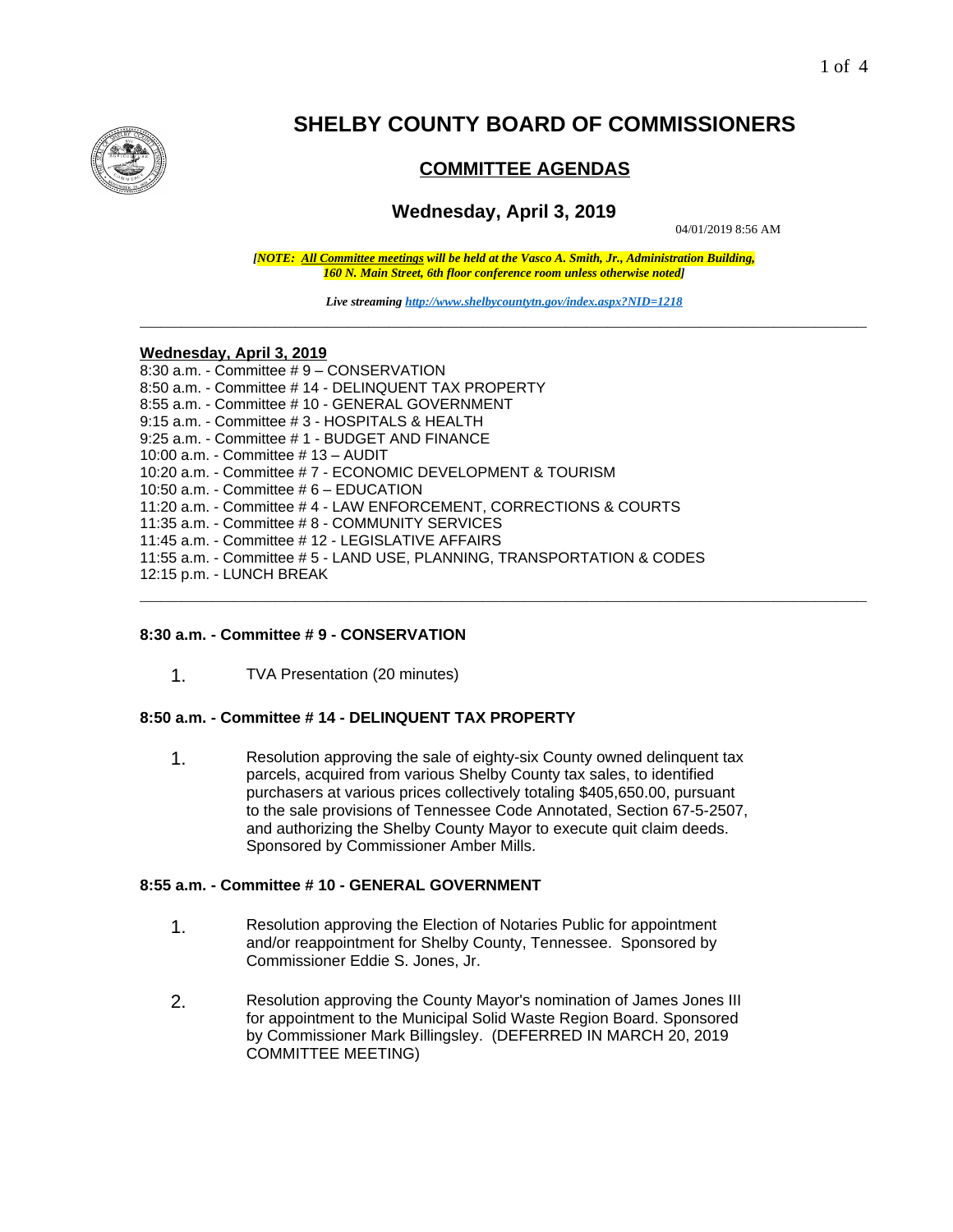3. Resolution approving the County Mayor's nomination of Brian Glass for reappointment to the Shelby County Conservation Board. Sponsored by Commissioner Mark Billingsley. (REFERRED BACK TO COMMITTEE IN MARCH 25, 2019 COMMISSION MEETING)

## **9:15 a.m. - Committee # 3 - HOSPITALS & HEALTH**

1. Resolution amending the FY2019 Operating Budget and the Position Control Budget for the period of July 1, 2018 through June 30, 2019 to add 5.0 FTEs to create Social Worker A positions for the purpose of providing services for the TennCare Community Outreach Services on behalf of the Shelby County Health Department. This item requires the expenditure of FY2019 Grant Operating Funds in an amount not to exceed \$239,368.00. Sponsored by Commissioner Reginald Milton.

#### **9:25 a.m. - Committee # 1 - BUDGET AND FINANCE**

- 1. Resolution amending Resolution No. 19, adopted on February 11, 2019, entitled "Resolution awarding matching County Funds from the FY 2019 Economic Development Funds in the amount of \$15,000.00 to Refurban Recycling Plant…[,]" in order to add the contingency that the grant funds will be awarded after a repayment plan for the delinquent County taxes has been reached with the Trustee's Office. Sponsored by Commissioner Mick Wright. (DEFERRED IN MARCH 20, 2019 COMMITTEE MEETING)
- 2. Dragonfly Comprehensive Plan Budget presentation (20 minutes)
- 3. Epicenter presentation (10 minutes)
- 4. DISCUSSION: Shelby County Commission Summer Intern Program

# **10:00 a.m. - Committee # 13 - AUDIT**

- 1. Resolution receiving and filing the Comprehensive Annual Financial Reports for Shelby County Schools for the year ending June 30, 2018. Sponsored by Commissioner Eddie S. Jones, Jr.
- 2. Resolution amending Resolution No. 37A, adopted on August 13, 2018, entitled "Resolution … to engage, a firm employing Certified Public Accountants, to conduct a special audit...[;]" in order to initiate the request for bids process for purposes of conducting the special audit for the County Clerk and Register of Deeds. Sponsored by Commissioner Eddie S. Jones, Jr. and Chairman Van D. Turner, Jr.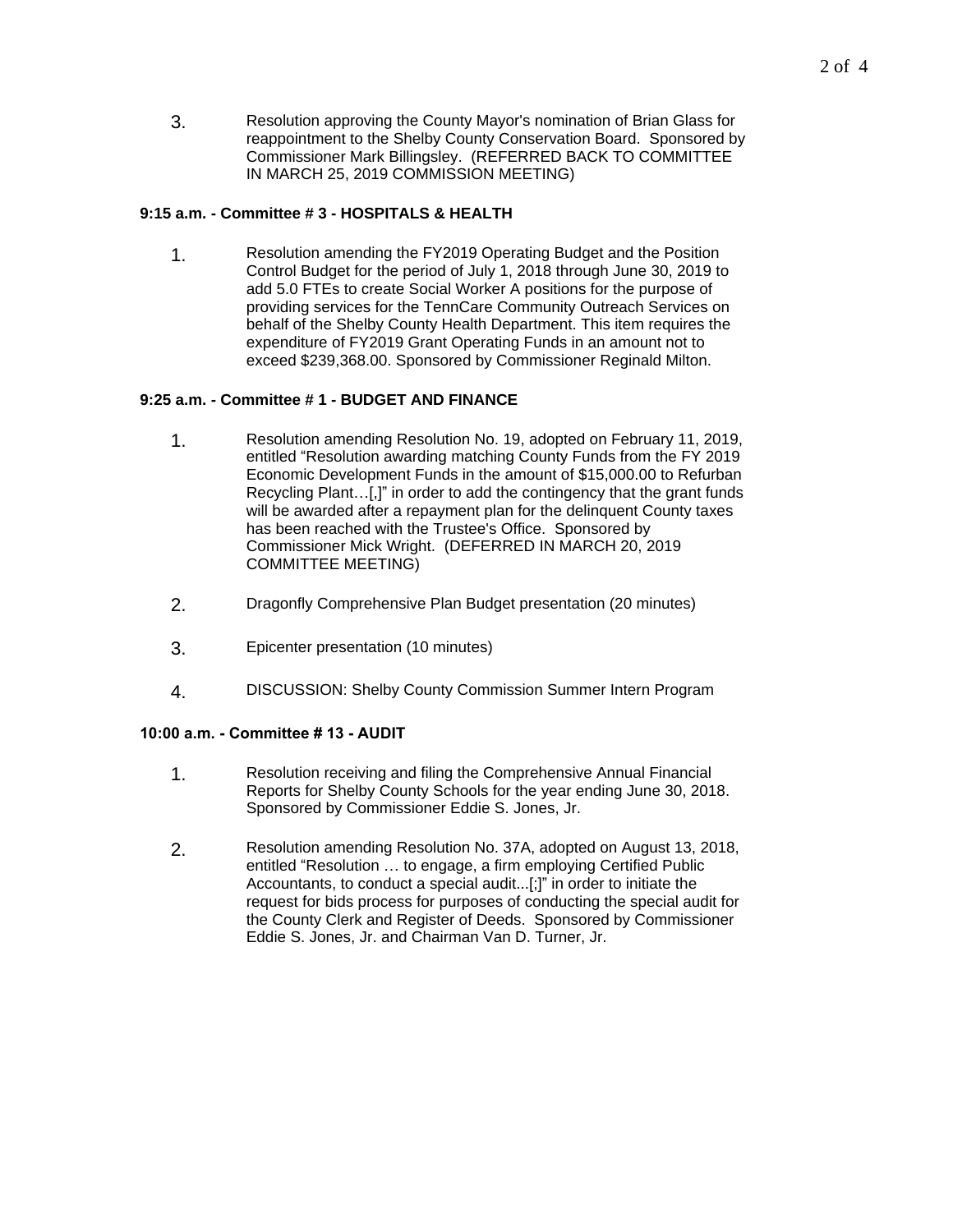# **10:20 a.m. - Committee # 7 - ECONOMIC DEVELOPMENT & TOURISM**

- 1. Resolution committing \$150,000 to the Economic Development Growth Engine Industrial Development Board of the City of Memphis and County of Shelby, Tennessee (EDGE) for the purposes of recruiting personnel for Workforce Development, contracting and incentives. This resolution will require an appropriation and expenditure of FY2020 General Funds in the amount not to exceed \$150.000.00. Sponsored by Commissioner Willie F. Brooks, Jr. (DEFERRED IN MARCH 20, 2019 COMMITTEE MEETING)
- 2. Graceland Enterprises presentation (15 minutes)

# **10:50 a.m. - Committee # 6 - EDUCATION**

1. Municipal School Districts Presentation (30 Minutes)

# **11:20 a.m. - Committee # 4 - LAW ENFORCEMENT, CORRECTIONS & COURTS**

- 1. Resolution amending the FY 2019 Operating Budget to reallocate available surplus funds in the amount of \$1,501,100.00 from the Sheriff's Office Personnel Budget to the Operating & Maintenance category for the purchase of a mobile command trailer and for the completion of pending facility, grounds and other projects. Sponsored by Commissioner Tami Sawyer and Commissioner Mark Billingsley.
- 2. Resolution approving a contract with Tate Computer Systems, Inc. for the provision of an electronic tracking system for inmates at the Shelby County Government, Division of Corrections in an amount not to exceed \$181,325.00 beginning upon execution of the contract through June 30, 2020, with options to renew maintenance for three (3) additional oneyear periods. This item requires the expenditure of FY 2019 County Enterprise Funds in a total amount not to exceed \$163,001.90. Sponsored by Commissioner Tami Sawyer.
- 3. Crime Victims and Rape Crisis Center presentation (10 minutes)

# **11:35 a.m. - Committee # 8 - COMMUNITY SERVICES**

1. Resolution to approve a contract between Shelby County Government and Shelby County Schools in an amount not to exceed \$309,000.00 to provide facility, programming and transportation services for the Evening Reporting Center for a term beginning upon execution through June 30, 2019 with the option to renew for four (4) additional one (1) year periods. This item requires the expenditure of FY2019 General Funds in an amount not to exceed \$309,000.00. Sponsored by Commissioner Brandon Morrison. (DEFERRED IN MARCH 20, 2019 COMMITTEE MEETING)